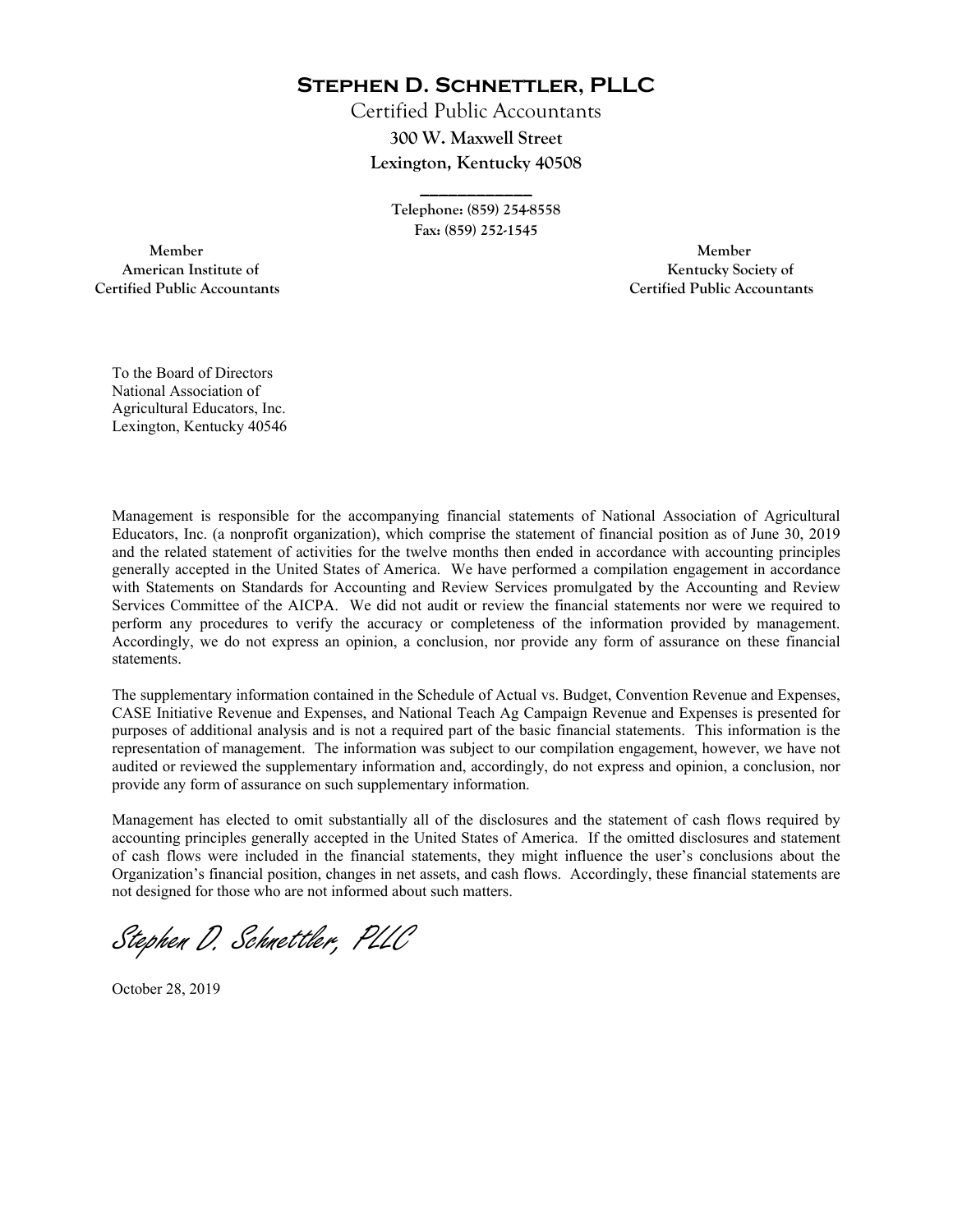# NATIONAL ASSOCIATION OF AGRICULTURAL EDUCATORS, INC. Statement of Financial Position June 30, 2019

| <b>ASSETS</b>                            |                 |
|------------------------------------------|-----------------|
| Cash on deposit                          | \$<br>836,069   |
| Investments - operating fund             | 784,700         |
| Investments - life membership fund       | 312,413         |
| Accounts receivable                      | 542,212         |
| Inventory                                | 5,000           |
| Prepaid expenses                         | 7,671           |
| Property and equipment - CASE Initiative | 209             |
| Property and equipment                   | 8,745           |
| <b>TOTAL ASSETS</b>                      | \$<br>2,497,019 |
| <b>LIABILITIES AND NET ASSETS</b>        |                 |
| <b>LIABILITIES</b>                       |                 |
| Accounts payable                         | \$<br>247,598   |
| Accrued leave payable                    | 40,004          |
| Other current liabilities                | 7,522           |
| <b>TOTAL LIABILITIES</b>                 | 295,124         |
| <b>NET ASSETS</b>                        |                 |
| Unrestricted net assets:                 |                 |
| Current operation                        | 1,002,727       |
| Board designated for special purposes    | 219,275         |
| Temporarily restricted net assets        | (78, 185)       |
| <b>CASE</b> Initiative                   | 1,087,109       |
| <b>TOTAL NET ASSETS</b>                  | 2,230,926       |
| <b>TOTAL LIABILITIES AND NET ASSETS</b>  | \$<br>2,526,050 |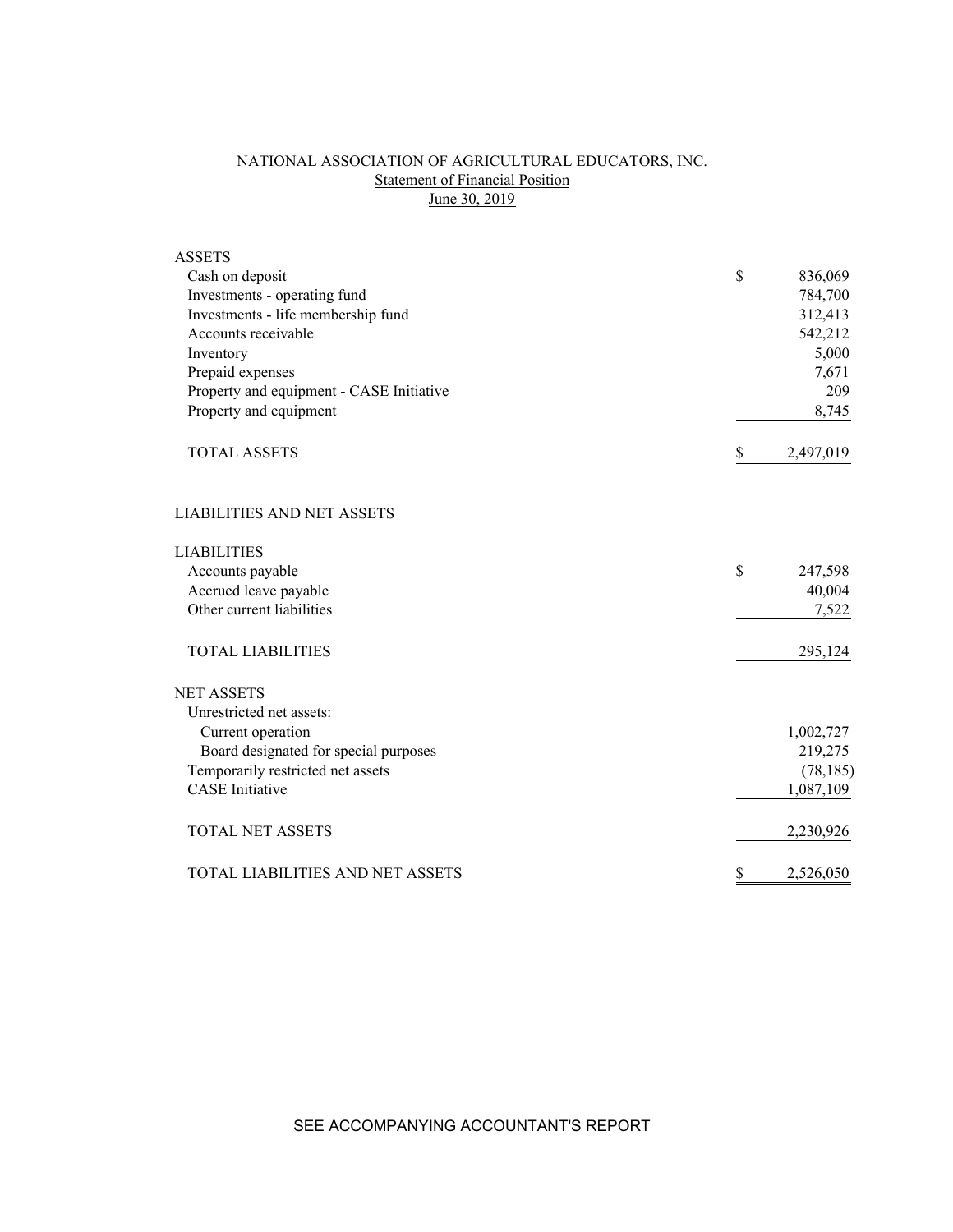# NATIONAL ASSOCIATION OF AGRICULTURAL EDUCATORS, INC. Statement of Activities For the Twelve Months Ended June 30, 2019

|                                          |                 | Unrestricted  |                 |                |                |
|------------------------------------------|-----------------|---------------|-----------------|----------------|----------------|
|                                          | Current         | Board         | Nat'l Teach     | CASE           |                |
|                                          | Operations      | Designated    | Ag Campaign     | Initiative     | Total          |
| Revenue, Gains and Losses                |                 |               |                 |                |                |
| Membership dues                          | \$<br>461,591   | 4,500<br>\$   | \$              | \$             | \$<br>466,091  |
| Convention registration                  | 144,041         |               |                 |                | 144,041        |
| Sponsorship and awards                   | 27,210          |               |                 |                | 27,210         |
| Merchandise sales                        | 12,341          |               |                 |                | 12,341         |
| Contributions                            |                 |               |                 |                |                |
| Net realized and unrealized              |                 |               |                 |                |                |
| gains (losses) on securities             | 4,048           |               |                 |                | 4,048          |
| Interest and dividends                   | 45,456          |               |                 |                | 45,456         |
| FFA Foundation projects                  | 180,525         |               |                 |                | 180,525        |
| CASE Initiative income                   |                 |               |                 | 2,848,881      | 2,848,881      |
| National Teach Ag Campaign Income        | $\overline{a}$  |               | 758,500         |                | 758,500        |
| Other income                             | 373,284         |               |                 |                | 373,284        |
| Total Revenue, Gaines and Losses         | 1,248,496       | 4,500         | 758,500         | 2,848,881      | 4,860,377      |
| Net Assets Released from Restrictions    |                 |               |                 |                |                |
| Total Revenue, Gains and Losses          |                 |               |                 |                |                |
| and Reclassifications                    | 1,248,496       | 4,500         | 758,500         | 2,848,881      | 4,860,377      |
| Expenses                                 |                 |               |                 |                |                |
| General expenses                         | 841,894         |               |                 |                | 841,894        |
| FFA Foundation projects                  | 380,656         |               |                 |                | 380,656        |
| CASE Initiative expenses                 |                 |               |                 | 2,385,459      | 2,385,459      |
| National Teach Ag Campaign expenses      |                 |               | 838,235         |                |                |
| Convention expenses                      | 186,144         |               |                 |                | 186,144        |
| Total expenses                           | 1,408,694       |               | 838,235         | 2,385,459      | 3,794,153      |
| <b>INCREASE (DECREASE) IN NET ASSETS</b> | (160, 198)      | 4,500         | (79, 735)       | 463,422        | 227,989        |
| NET ASSETS AT BEGINNING OF PERIOD        | 1,162,925       | 214,775       | 1,550           | 623,687        | 2,002,937      |
| NET ASSETS AT END OF PERIOD              | \$<br>1,002,727 | \$<br>219,275 | \$<br>(78, 185) | 1,087,109<br>S | S<br>2,230,926 |

| <b>Four Year Synopsis</b>   |                                     |                            |              |                          |               |  |  |  |  |  |
|-----------------------------|-------------------------------------|----------------------------|--------------|--------------------------|---------------|--|--|--|--|--|
| <b>Change in Net Assets</b> | <b>Current</b><br><b>Operations</b> | <b>Board</b><br>Designated | Nat'l Teach  | Ag Campaign CASE Project | <b>Total</b>  |  |  |  |  |  |
| 2015-16                     | \$295,722                           | \$970                      | \$490        | \$271,068                | \$568,250     |  |  |  |  |  |
| 2016-17                     | $-$ \$261,953                       | \$5,100                    | \$580        | $-$ \$211,928            | $-$ \$468,201 |  |  |  |  |  |
| 2017-18                     | \$378,339                           | \$1,260                    |              | \$333,820                | \$713,419     |  |  |  |  |  |
| 2018-19                     | $-$160,198$                         | \$4,500                    | $-$ \$79,735 | \$463,422                | \$227,989     |  |  |  |  |  |
| <b>Four Years Combined</b>  | \$251,910                           | \$11,830                   | $-$ \$78,665 | \$856,382                | \$1,041,457   |  |  |  |  |  |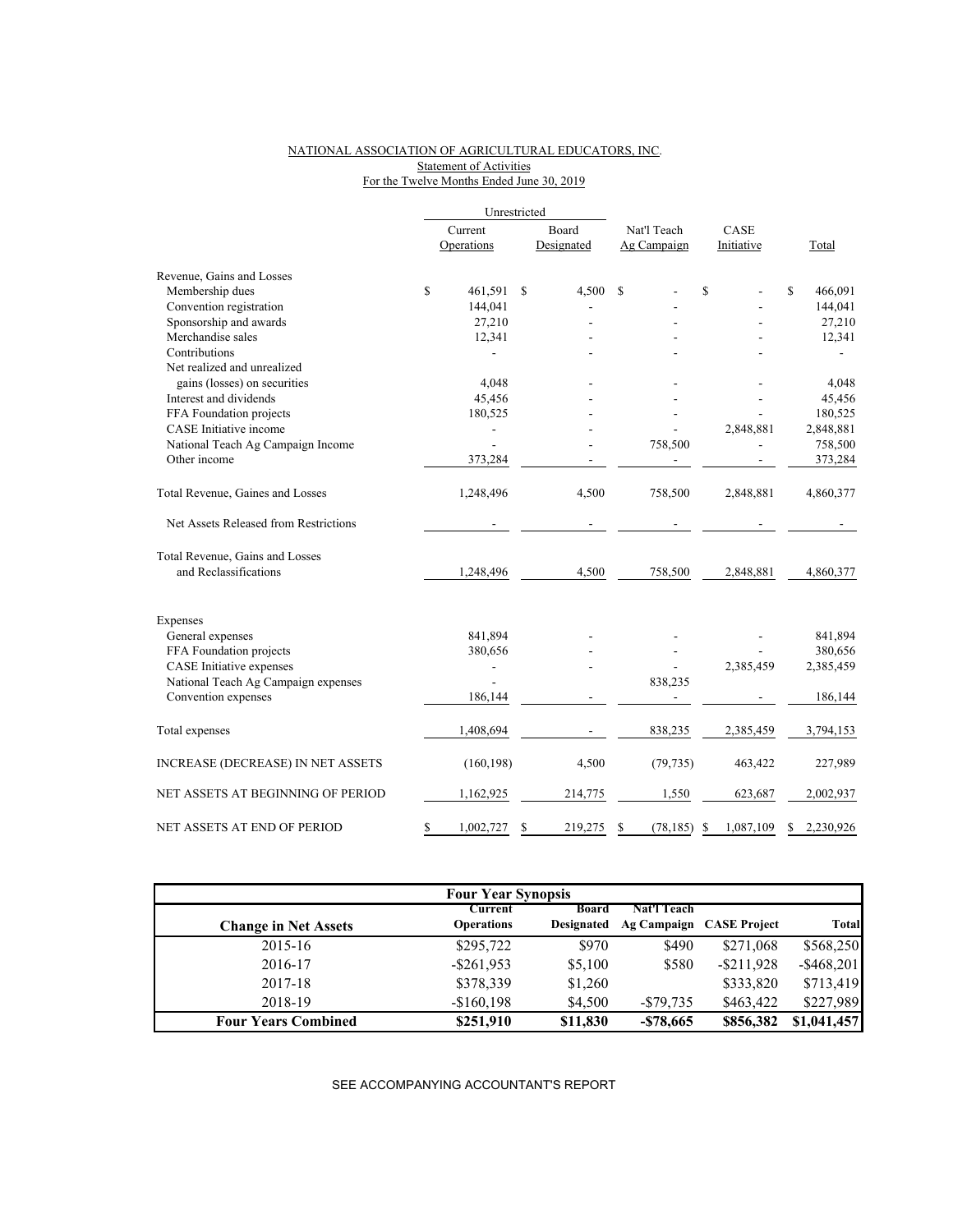# NATIONAL ASSOCIATION OF AGRICULTURAL EDUCATORS, INC. For the One and Twelve Months Ended June 30, 2019 Schedule of Actual vs. Budget

|                                                       |    | <b>MONTH</b><br><b>ACTUAL</b> |  | <b>MONTH</b><br><b>BUDGET</b> |    | <b>MONTH</b><br><b>SVARIANCE</b> | YEAR TO DATE<br><b>ACTUAL</b> |                             |  | <b>YEAR</b><br><b>BUDGET</b> | <b>YEAR</b><br><b><i>SVARIANCE</i></b> |                            |
|-------------------------------------------------------|----|-------------------------------|--|-------------------------------|----|----------------------------------|-------------------------------|-----------------------------|--|------------------------------|----------------------------------------|----------------------------|
| <b>REVENUE</b>                                        |    |                               |  |                               |    |                                  |                               |                             |  |                              |                                        |                            |
| Member dues                                           | \$ | 14,890 \$                     |  | 34,023                        | -S | $(19, 133)$ \$                   |                               | 450,791 \$                  |  | 408,280                      | <sup>\$</sup>                          | 42,511                     |
| Corporate membership dues                             |    | 3,750                         |  | 1,250                         |    | 2,500                            |                               | 15,300                      |  | 15,000                       |                                        | 300                        |
| Scholarships upper division                           |    | 20,500                        |  | 1,667                         |    | 18,833                           |                               | 20,500                      |  | 20,000                       |                                        | 500                        |
| National Geographic Cengage scholarships              |    | 7,500                         |  | 625                           |    | 6,875                            |                               | 7,500                       |  | 7,500                        |                                        | $\blacksquare$             |
| Foundation management fees                            |    |                               |  |                               |    | $\overline{a}$                   |                               |                             |  |                              |                                        | $\blacksquare$             |
| Interest and dividends                                |    | 1,671                         |  | 2,917                         |    | (1,246)                          |                               | 34,962                      |  | 35,000                       |                                        | (38)                       |
| Net realized and unrealized                           |    |                               |  |                               |    |                                  |                               |                             |  |                              |                                        |                            |
| gains (losses) on securities                          |    | 54,650                        |  |                               |    | 54,650                           |                               | 4,048                       |  |                              |                                        | 4,048                      |
| Merchandise sales                                     |    | 3,689                         |  | 500                           |    | 3,189                            |                               | 12,341                      |  | 6,000                        |                                        | 6,341                      |
| Investment income, Life Fund                          |    | 592                           |  | 1,000                         |    |                                  |                               |                             |  | 12,000                       |                                        |                            |
|                                                       |    |                               |  | $\blacksquare$                |    | (408)<br>÷,                      |                               | 10,494                      |  |                              |                                        | (1, 506)<br>$\blacksquare$ |
| Contributions, Legislative Fund                       |    | ÷,                            |  |                               |    |                                  |                               |                             |  |                              |                                        | (4, 141)                   |
| Miscellaneous income                                  |    |                               |  | 750                           |    | (750)                            |                               | 4,859                       |  | 9,000                        |                                        |                            |
| Scholarship raffle proceeds                           |    |                               |  |                               |    |                                  |                               |                             |  |                              |                                        |                            |
| Student teacher scholarship revenue                   |    |                               |  |                               |    | ÷,                               |                               |                             |  |                              |                                        |                            |
| Teacher crisis fund                                   |    | 500                           |  | $\overline{\phantom{a}}$      |    | 500                              |                               | 13,213                      |  |                              |                                        | 13,213                     |
| <b>BFRDP</b> Grant                                    |    |                               |  |                               |    |                                  |                               |                             |  |                              |                                        |                            |
| AEM business manager stipend                          |    | 4,000                         |  | 333                           |    | 3,667                            |                               | 4,000                       |  | 4,000                        |                                        |                            |
| Natinal Ag Ed Summit Revenue                          |    | 14,094                        |  | $\blacksquare$                |    | 14,094                           |                               | 14,094                      |  |                              |                                        | 14,094                     |
| Nat'l Agriscience Teacher Ambassadors                 |    | $\overline{\phantom{a}}$      |  | 13,667                        |    | (13,667)                         |                               | 212,000                     |  | 164,000                      |                                        | 48,000                     |
| NPS National Ag Ed leadership dinner                  |    | 4,225                         |  | 352                           |    | 3,873                            |                               | 4,225                       |  | 4,225                        |                                        |                            |
| CASE Initiative management fee                        |    | 24,000                        |  | 2,000                         |    | 22,000                           |                               | 24,000                      |  | 24,000                       |                                        | $\sim$                     |
| Council MMM management fee                            |    | 5,000                         |  | 417                           |    | 4,583                            |                               | 5,000                       |  | 5,000                        |                                        |                            |
| Teach AG non-foundation revenue                       |    | 312                           |  | $\blacksquare$                |    | 312                              |                               | 4,360                       |  |                              |                                        | 4,360                      |
| FFA Foundation project - TTTK                         |    | ÷,                            |  | 5,467                         |    | (5, 467)                         |                               | 65,600                      |  | 65,600                       |                                        |                            |
| FFA Foundation project - OPAP                         |    |                               |  | 1,252                         |    | (1,252)                          |                               | $\blacksquare$              |  | 15,025                       |                                        | (15, 025)                  |
| FFA Foundation project - OMSP                         |    |                               |  | 1,298                         |    | (1,298)                          |                               |                             |  | 15,580                       |                                        | (15, 580)                  |
| FFA Foundation project - OT                           |    |                               |  | 1,298                         |    | (1,298)                          |                               | 7,380                       |  | 15,580                       |                                        | (8,200)                    |
| FFA Foundation project - OYM                          |    |                               |  | 1,367                         |    | (1,367)                          |                               |                             |  | 16,400                       |                                        | (16, 400)                  |
| FFA Foundation project - Lifetime Achievement         |    |                               |  | 410                           |    | (410)                            |                               |                             |  | 4,920                        |                                        | (4,920)                    |
| FFA Foundation project - Outstanding Service Citation |    |                               |  | $\sim$                        |    |                                  |                               |                             |  |                              |                                        |                            |
| FFA Foundation teacher workshop                       |    |                               |  | $\overline{a}$                |    | ÷,                               |                               |                             |  |                              |                                        |                            |
| FFA Foundation upper division scholarships            |    |                               |  |                               |    |                                  |                               |                             |  |                              |                                        |                            |
| FFA Foundation Agriscience Initiative                 |    |                               |  | 2,050                         |    | (2,050)                          |                               |                             |  | 24,600                       |                                        | (24, 600)                  |
| FFA Foundation NATAA/NAII                             |    |                               |  |                               |    |                                  |                               |                             |  |                              |                                        |                            |
| FFA Foundation project - XLR8                         |    |                               |  | 6,567                         |    | (6, 567)                         |                               | 49,200                      |  | 78,800                       |                                        | (29,600)                   |
| FFA Foundation communities of practice                |    | 24,600                        |  | 5,600                         |    | 19,000                           |                               | 54,120                      |  | 67,200                       |                                        | (13,080)                   |
| FFA Foundation convention internet lounge             |    |                               |  | $\blacksquare$                |    |                                  |                               |                             |  |                              |                                        |                            |
| CASE Initiative net income                            |    | 155,460                       |  | 3,966                         |    | 151,494                          |                               | 463,422                     |  | 47,583                       |                                        | 415,839                    |
| Convention net income                                 |    | (6,024)                       |  | 5,996                         |    | (12,020)                         |                               | 48,865                      |  | 71,950                       |                                        | (23,085)                   |
| National Teach Ag Campaign net income                 |    | (6, 830)                      |  | 6,250                         |    | (13,080)                         |                               | (79, 735)                   |  | 75,000                       |                                        | (154, 735)                 |
|                                                       |    |                               |  |                               |    |                                  |                               |                             |  |                              |                                        |                            |
| <b>TOTAL REVENUE</b>                                  |    | 326,579                       |  | 101,022                       |    | 225,557                          |                               | 1,450,539                   |  | 1,212,243                    |                                        | 238,296                    |
|                                                       |    |                               |  |                               |    |                                  |                               |                             |  |                              |                                        |                            |
| <b>EXPENSES</b>                                       |    |                               |  |                               |    |                                  |                               |                             |  |                              |                                        |                            |
| Salaries                                              |    | 2,880                         |  | 32,500                        |    | (29,620)                         |                               | 386,906                     |  | 390,000                      |                                        | (3,094)                    |
| Taxes and benefits                                    |    | 17,778                        |  | 9,151                         |    | 8,627                            |                               | 95,055                      |  | 109,815                      |                                        | (14,760)                   |
| Computer service                                      |    | 2,020                         |  | 1,667                         |    | 353                              |                               | 15,783                      |  | 20,000                       |                                        | (4,217)                    |
| Telephone                                             |    | 398                           |  | 500                           |    | (102)                            |                               | 4,064                       |  | 6,000                        |                                        | (1, 936)                   |
| Accounting                                            |    | 700                           |  | 1,367                         |    | (667)                            |                               | 17,900                      |  | 16,400                       |                                        | 1,500                      |
| Depreciation                                          |    | 354                           |  | 333                           |    | 21                               |                               | 4,152                       |  | 4,000                        |                                        | 152                        |
| Rent                                                  |    | 10,050                        |  | 838                           |    | 9,212                            |                               | 10,050                      |  | 10,050                       |                                        | $\omega_{\rm c}$           |
| Insurance                                             |    | 839                           |  | 1,000                         |    | (161)                            |                               | 8,741                       |  | 12,000                       |                                        | (3,259)                    |
| Legal                                                 |    | $\overline{\phantom{a}}$      |  | 83                            |    | (83)                             |                               | $\mathcal{L}_{\mathcal{A}}$ |  | 1,000                        |                                        | (1,000)                    |
| Office Supplies                                       |    | 751                           |  | 1,083                         |    | (332)                            |                               | 15,500                      |  | 13,000                       |                                        | 2,500                      |
| Bank charges and investment fees                      |    | 26                            |  | $\,8\,$                       |    | 18                               |                               | 9,534                       |  | 100                          |                                        | 9,434                      |
| Printing, general                                     |    | 58                            |  | 250                           |    | (192)                            |                               | 1,360                       |  | 3,000                        |                                        | (1,640)                    |
| Staff training                                        |    | $\blacksquare$                |  | 83                            |    | (83)                             |                               | 1,868                       |  | 1,000                        |                                        | 868                        |
| Taxes and licenses                                    |    | $\overline{\phantom{a}}$      |  | $\overline{4}$                |    | (4)                              |                               | 288                         |  | 50                           |                                        | 238                        |
| Membership and contributions                          |    | 714                           |  | 1,667                         |    | (953)                            |                               | 15,860                      |  | 20,000                       |                                        | (4,140)                    |
| Travel, staff                                         |    | 3,873                         |  | 2,917                         |    | 956                              |                               | 22,415                      |  | 35,000                       |                                        | (12, 585)                  |

(Continued)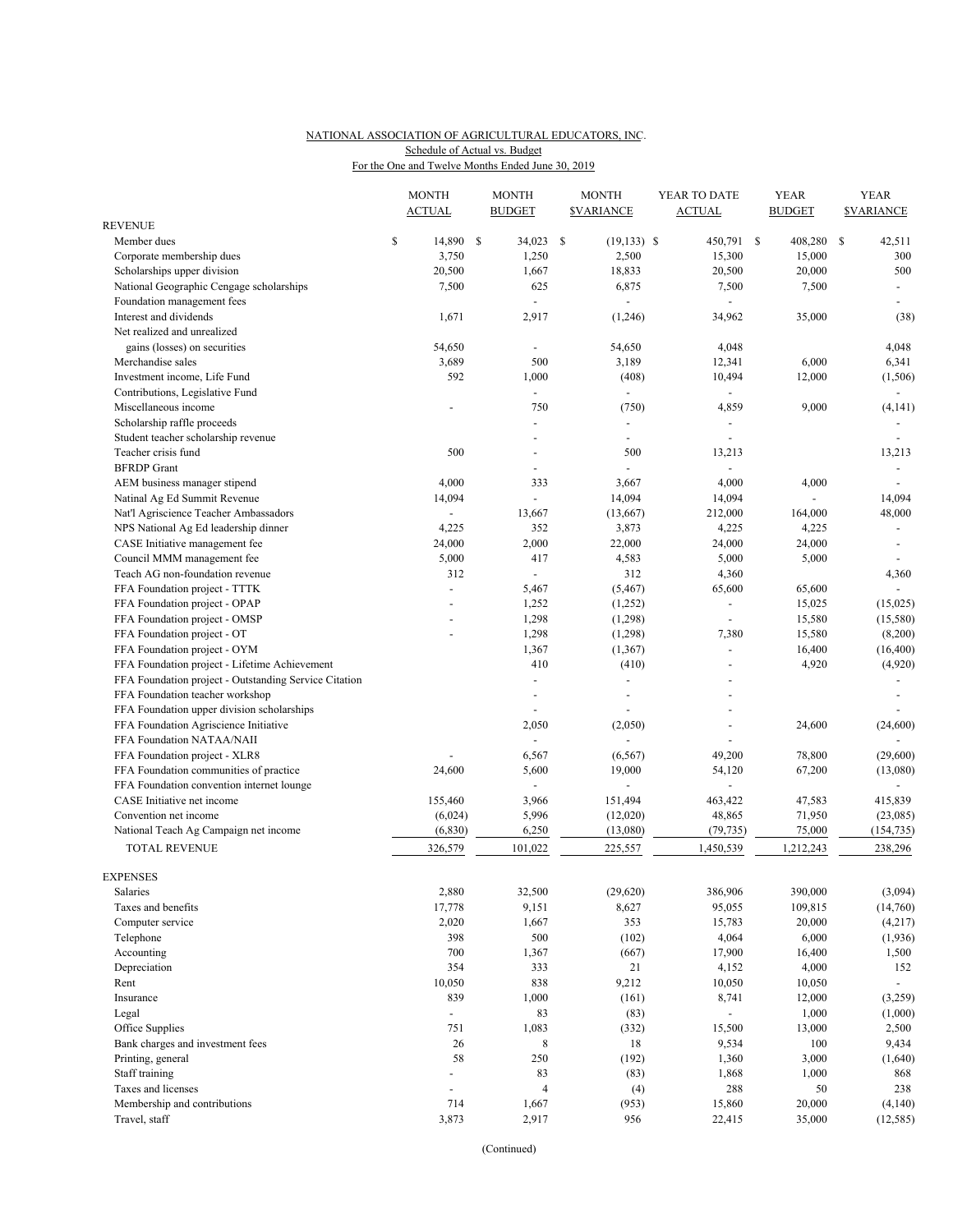# NATIONAL ASSOCIATION OF AGRICULTURAL EDUCATORS, INC. For the One and Twelve Months Ended June 30, 2019 Schedule of Actual vs. Budget

|                                                       | <b>MONTH</b><br><b>ACTUAL</b> | <b>MONTH</b><br><b>BUDGET</b> | <b>MONTH</b><br><b>SVARIANCE</b> | YEAR TO DATE<br><b>ACTUAL</b> | <b>YEAR</b><br><b>BUDGET</b> | <b>YEAR</b><br><b>SVARIANCE</b> |
|-------------------------------------------------------|-------------------------------|-------------------------------|----------------------------------|-------------------------------|------------------------------|---------------------------------|
| Promotion and marketing                               | 109                           | 2,083                         | (1, 974)                         | 15,229                        | 25,000                       | (9,771)                         |
| Merchandise and diaries                               |                               | 417                           | (417)                            | 5,974                         | 5,000                        | 974                             |
| Photocopying                                          |                               | 8                             | (8)                              | $\Box$                        | 100                          | (100)                           |
| Postage, general                                      | 714                           | 667                           | 47                               | 9,941                         | 8,000                        | 1,941                           |
| Professional liability insurance                      | $\blacksquare$                | 3,285                         | (3,285)                          | 40,830                        | 39,425                       | 1,405                           |
| Public relations                                      |                               | 83                            | (83)                             | 576                           | 1,000                        | (424)                           |
| Scholarships upper division                           | ÷,                            | $\overline{\phantom{a}}$      | $\overline{a}$                   | 22,500                        | 20,000                       | 2,500                           |
| National Geographic Cengage scholarships              |                               | 625                           | (625)                            | 7,500                         | 7,500                        | $\overline{a}$                  |
| Travel, regional secretaries                          | 1,664                         | 1,500                         | 164                              | 16,802                        | 18,000                       | (1, 198)                        |
| Travel, board of directors                            | 9,331                         | 3,333                         | 5,998                            | 40,263                        | 40,000                       | 263                             |
| FFA Foundation project - TTTK                         | $\overline{\phantom{a}}$      | 3,333                         | (3, 333)                         | 58,913                        | 40,000                       | 18,913                          |
| FFA Foundation project - OPAP                         | (1,209)                       | 750                           | (1,959)                          | 8,099                         | 9,000                        | (901)                           |
| FFA Foundation project - OMSP                         |                               | 750                           | (750)                            | 10,907                        | 9,000                        | 1,907                           |
| FFA Foundation project - OT                           | $\overline{a}$                | 750                           | (750)                            | 11,952                        | 9,000                        | 2,952                           |
| FFA Foundation project - OECT                         | 1,012                         | 750                           | 262                              | 11,548                        | 9,000                        | 2,548                           |
| FFA Foundation project - Lifetime achievement         | $\overline{a}$                | 208                           | (208)                            | 2,024                         | 2,500                        | (476)                           |
| FFA Foundation project - Outstanding service citation |                               | $\overline{a}$                | $\overline{a}$                   | 1,900                         |                              | 1,900                           |
| FFA Foundation teacher workshop                       |                               |                               | Ĭ.                               |                               |                              |                                 |
| FFA Foundation Regional Grants                        |                               |                               |                                  |                               |                              |                                 |
| FFA Foundation Agrisciense Initiative                 |                               | 1,667                         | (1,667)                          | ÷,                            | 20,000                       | (20,000)                        |
| FFA Foundation XLR8                                   | 8,751                         | 3,333                         | 5,418                            | 61,589                        | 40,000                       | 21,589                          |
| FFA Foundation convention internet lounge             |                               | $\blacksquare$                | $\overline{\phantom{a}}$         | $\overline{a}$                |                              | $\blacksquare$                  |
| NPS Ag Ed Leadership dinner                           |                               | 352                           | (352)                            | 4,225                         | 4,225                        | $\sim$                          |
| <b>TTTK</b>                                           |                               |                               |                                  |                               |                              | $\sim$                          |
| <b>NATAA</b>                                          | 18,773                        | 10,833                        | 7,940                            | 142,564                       | 130,000                      | 12,564                          |
| Regional grants                                       |                               | $\overline{\phantom{a}}$      | $\overline{a}$                   |                               |                              |                                 |
| NPS expense                                           |                               | 417                           | (417)                            | 4,275                         | 5,000                        | (725)                           |
| Webinar expense                                       | $\overline{a}$                | 42                            | (42)                             | 408                           | 500                          | (92)                            |
| Teacher crisis fund                                   | 500                           | $\overline{a}$                | 500                              | 16,850                        |                              | 16,850                          |
| Communities of practice expense                       | $\overline{\phantom{a}}$      | 3,167                         | (3,167)                          | 40,910                        | 38,000                       | 2,910                           |
| Substitute teacher hire behinds                       |                               | 42                            | (42)                             | ÷,                            | 500                          | (500)                           |
| Website                                               | 8                             | 1,500                         | (1, 492)                         | 14,132                        | 18,000                       | (3,868)                         |
| NATAA stipends                                        | 2,775                         | $\overline{\phantom{a}}$      | 2,775                            | 21,750                        | $\overline{a}$               | 21,750                          |
| <b>TTTK</b> stipends                                  |                               | $\overline{\phantom{a}}$      | $\overline{a}$                   | 1,000                         | $\overline{\phantom{a}}$     | 1,000                           |
| XLR8 stipends                                         | 3,625                         | $\overline{\phantom{a}}$      | 3,625                            | 5,375                         |                              | 5,375                           |
| <b>BFRDP</b> expense                                  |                               | $\overline{\phantom{a}}$      | $\overline{a}$                   | $\overline{\phantom{a}}$      | ÷                            | $\overline{\phantom{a}}$        |
| <b>BFPD</b> contract labor                            |                               | ۳                             | ÷,                               | $\overline{a}$                | $\overline{a}$               | $\blacksquare$                  |
| Contract labor                                        | 1,712                         | $\sim$                        | 1,712                            | 6,100                         | ÷,                           | 6,100                           |
| Credit card expense                                   | 379                           | 333                           | 46                               | 8,522                         | 4,000                        | 4,522                           |
| Storage                                               | $\sim$                        | $\overline{a}$                | ÷,                               | 2,269                         | $\overline{\phantom{a}}$     | 2,269                           |
| Professional development                              |                               |                               |                                  | 373                           |                              | 373                             |
| National Ag Ed Summit Expense                         | 3,570                         | L.                            | 3,570                            | 14,094                        | L.                           | 14,094                          |
| Ag ed opportuinty fund                                |                               |                               | $\blacksquare$                   |                               |                              | $\blacksquare$                  |
| Miscellaneous                                         | 700                           |                               | 700                              | 3,680                         |                              | 3,680                           |
| <b>TOTAL EXPENSES</b>                                 | 92,855                        | 93,679                        | (824)                            | 1,222,550                     | 1,144,165                    | 78,385                          |
| NET INCOME (LOSS)                                     | \$<br>233,724                 | 7,343<br>\$                   | \$<br>226,381                    | \$<br>227,989                 | 68,078<br>\$                 | 159,911<br>\$                   |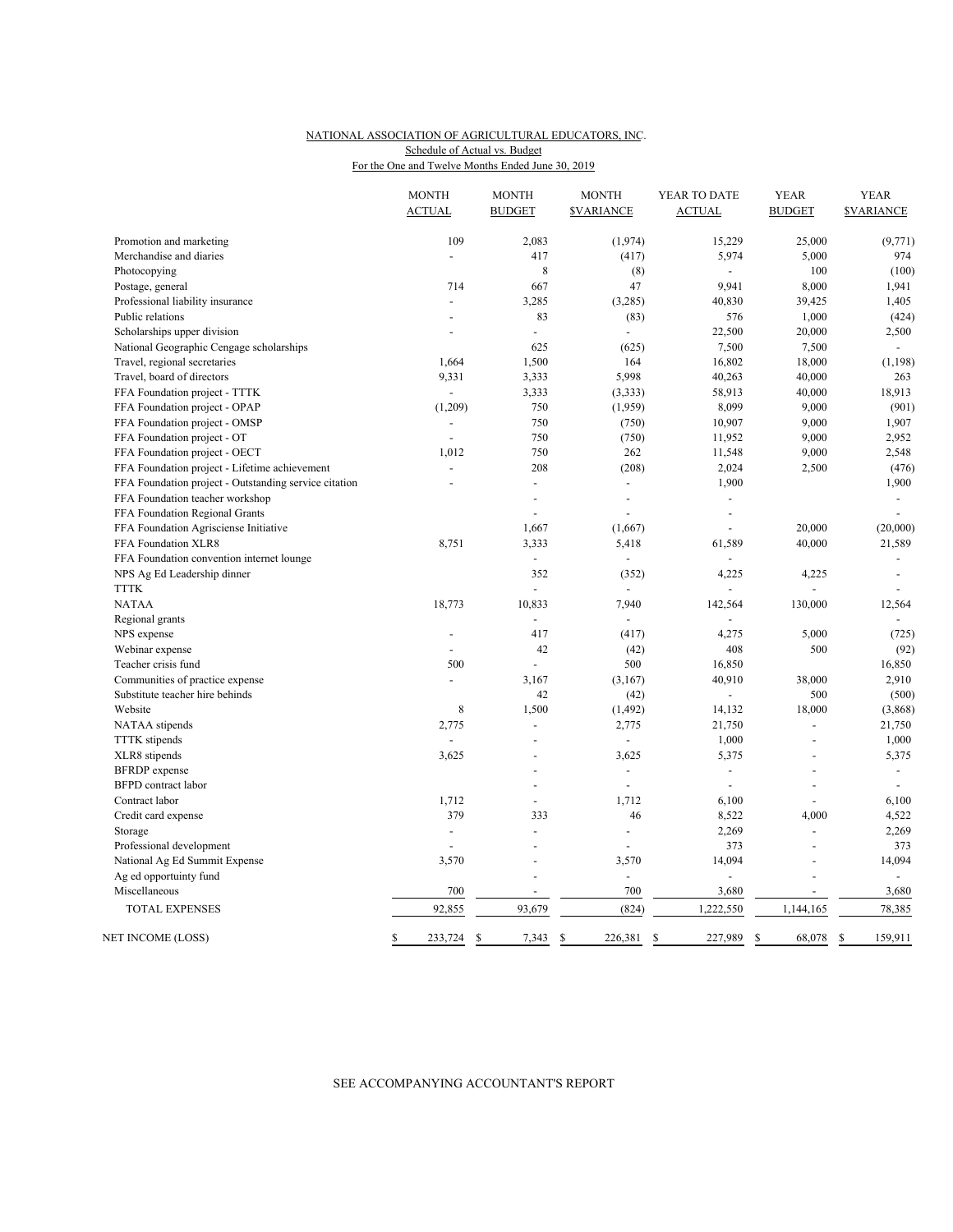#### NATIONAL ASSOCIATION OF AGRICULTURAL EDUCATORS, INC. Schedule of Convention Revenue and Expenses For the One and Twelve Months Ended June 30, 2019

| <b>REVENUE</b>                            |    | <b>MONTH</b><br><b>ACTUAL</b> |   | <b>MONTH</b><br><b>BUDGET</b> |   | <b>MONTH</b><br><b><i>SVARIANCE</i></b> |    | YEAR TO DATE<br><b>ACTUAL</b> | <b>YEAR</b><br><b>BUDGET</b> |         |    | <b>YEAR</b><br><b>SVARIANCE</b> |
|-------------------------------------------|----|-------------------------------|---|-------------------------------|---|-----------------------------------------|----|-------------------------------|------------------------------|---------|----|---------------------------------|
| Convention, registration                  | \$ | $(14,094)$ \$                 |   | 10,583                        | S | $(24,677)$ \$                           |    | 144,041                       | $\mathcal{S}$                | 127,000 | S. | 17,041                          |
| Convention, trade show                    |    |                               |   |                               |   |                                         |    | 2.100                         |                              |         |    |                                 |
| Convention, sponsorships - FFA Foundation |    | 8,200                         |   | 5,417                         |   | 2,783                                   |    | 61,658                        |                              | 65,000  |    | 2,100                           |
|                                           |    |                               |   |                               |   |                                         |    |                               |                              |         |    | (3,342)                         |
| Convention, host state social             |    |                               |   |                               |   |                                         |    |                               |                              |         |    |                                 |
| Convention, sponsorships                  |    | $\overline{\phantom{a}}$      |   | 1,667                         |   | (1,667)                                 |    | 27,210                        |                              | 20,000  |    | 7,210                           |
| <b>TOTAL REVENUE</b>                      |    | (5,894)                       |   | 17,667                        |   | (23, 561)                               |    | 235,009                       |                              | 212,000 |    | 23,009                          |
| <b>EXPENSES</b>                           |    |                               |   |                               |   |                                         |    |                               |                              |         |    |                                 |
| Convention, plaques and trophies          |    |                               |   | 167                           |   | (167)                                   |    | 1,404                         |                              | 2,000   |    | (596)                           |
| Convention, printing                      |    |                               |   |                               |   |                                         |    | 3,696                         |                              |         |    | 3,696                           |
| Convention, awards                        |    |                               |   | 750                           |   | (750)                                   |    | 12,104                        |                              | 9,000   |    | 3,104                           |
| Convention, miscellaneous                 |    |                               |   |                               |   |                                         |    | 1,801                         |                              |         |    | 1,801                           |
| Convention, meal functions                |    |                               |   | 125                           |   | (125)                                   |    |                               |                              | 1,500   |    | (1,500)                         |
| Convention, promotion and marketing       |    |                               |   | 417                           |   | (417)                                   |    | 12,670                        |                              | 5,000   |    | 7,670                           |
| Convention, postage and shipping          |    |                               |   | 333                           |   | (333)                                   |    | 7,234                         |                              | 4,000   |    | 3,234                           |
| Convention, equipment rental              |    |                               |   | 2,000                         |   | (2,000)                                 |    | 36,165                        |                              | 24,000  |    | 12,165                          |
| Convention, host state social             |    |                               |   |                               |   |                                         |    |                               |                              |         |    |                                 |
| Convention, committee expense             |    |                               |   | 379                           |   | (379)                                   |    | 3,350                         |                              | 4,550   |    | (1,200)                         |
| Convention, sponsorships - FFA Foundation |    |                               |   | 4,583                         |   | (4,583)                                 |    | 65,375                        |                              | 55,000  |    | 10,375                          |
| Convention, travel/board of directors     |    |                               |   | 1,917                         |   | (1, 917)                                |    | 21,662                        |                              | 23,000  |    | (1, 338)                        |
| Convention, staff travel                  |    | 130                           |   | 1,000                         |   | (870)                                   |    | 20,683                        |                              | 12,000  |    | 8,683                           |
| <b>TOTAL EXPENSES</b>                     |    | 130                           |   | 11,671                        |   | (11, 541)                               |    | 186,144                       |                              | 140,050 |    | 46,094                          |
| <b>NET INCOME (LOSS)</b>                  | S  | (6,024)                       | S | 5,996                         | S | (12,020)                                | -S | 48,865                        | S                            | 71,950  | s  | (23,085)                        |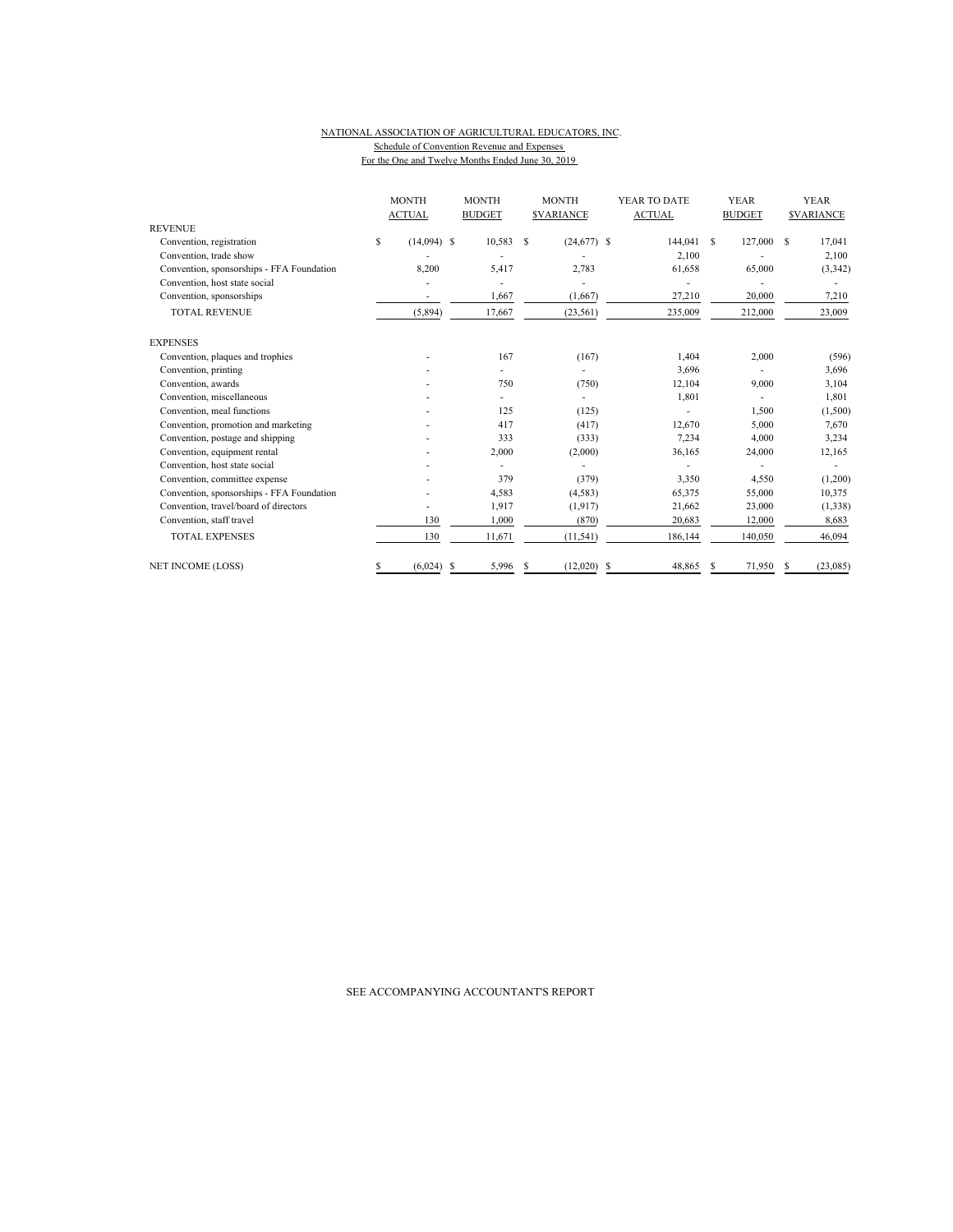### NATIONAL ASSOCIATION OF AGRICULTURAL EDUCATORS, INC. Schedule of CASE Initiative Revenue and Expenses

For the One and Twelve Months Ended June 30, 2019

| <b>REVENUE</b>               |               | <b>MONTH</b><br><b>ACTUAL</b> | <b>MONTH</b><br><b>BUDGET</b> | <b>MONTH</b><br><b><i>SVARIANCE</i></b> | YEAR TO DATE<br><b>ACTUAL</b> | <b>YEAR</b><br><b>BUDGET</b>      | <b>YEAR</b><br><b><i>SVARIANCE</i></b> |
|------------------------------|---------------|-------------------------------|-------------------------------|-----------------------------------------|-------------------------------|-----------------------------------|----------------------------------------|
| CI fee revenue               | \$            | 242,374                       | 51,000 \$                     | 191,374 \$                              | 965,381 \$                    | 612,000                           | $\mathbf{s}$<br>353,381                |
| Brief CASE CI fee revenue    |               | 18,800                        | Ĭ.                            | 18,800                                  | 25,300                        |                                   | 25,300                                 |
| Brief CASE service fee       |               | 8,200                         | ÷,                            | 8,200                                   | 10,050                        |                                   | 10,050                                 |
| LT service fee               |               | 144,650                       | ÷,                            | 144,650                                 | 144,650                       |                                   | 144,650                                |
| <b>USDA NIFA PD-STEP 18</b>  |               | ÷.                            | 7,083                         | (7,083)                                 | 85,483                        | 85,000                            | 483                                    |
| Vernier revenue              |               | 85,575                        | 53,333                        | 32,242                                  | 1,128,063                     | 640,000                           | 488,063                                |
| NewByte revenue              |               | 795                           | 375                           | 420                                     | 6,448                         | 4,500                             | 1,948                                  |
| Vendor - Bio-Rad             |               | ÷,                            | 417                           | (417)                                   |                               | 5,000                             | (5,000)                                |
| APT revenue                  |               | ÷                             | ÷                             | $\overline{\phantom{a}}$                | 6,806                         | $\overline{\phantom{a}}$          | 6,806                                  |
| <b>MSA</b> Revenue           |               | ٠                             | 4,367                         | (4, 367)                                | 76,439                        | 52,398                            | 24,041                                 |
| ABF                          |               | ä,                            | 8,583                         | (8, 583)                                | 103,000                       | 103,000                           | $\overline{\phantom{a}}$               |
| <b>ARD CI Revenue</b>        |               | ÷,                            | $\blacksquare$                | $\blacksquare$                          | 17,000                        | $\blacksquare$                    | 17,000                                 |
| Capstone Revenue             |               | ÷,                            | ÷,                            | $\blacksquare$                          | $\frac{1}{2}$                 | $\blacksquare$                    | $\overline{\phantom{a}}$               |
| Cengage revenue              |               | 2,354                         | 2,083                         | 271                                     | 106,326                       | 25,000                            | 81,326                                 |
| Ward's kits                  |               | 9,911                         | $\overline{\phantom{a}}$      | 9,911                                   | 9,911                         | $\overline{\phantom{a}}$          | 9,911                                  |
| Ward's revenue               |               | ÷,                            | 1,167                         | (1, 167)                                | 23,641                        | 14,000                            | 9,641                                  |
| FSS revenue                  |               | ٠                             | $\overline{\phantom{a}}$      | ä,                                      | $\overline{\phantom{a}}$      | $\overline{\phantom{a}}$          | ÷                                      |
| MidSch                       |               |                               | 4,783                         | (4, 783)                                | 57,400                        | 57,400                            | ÷,                                     |
| Sustain revenue              |               | ä,                            | 3,750                         | (3,750)                                 | 45,000                        | 45,000                            | $\overline{\phantom{a}}$               |
| G.W. Pubs revenue            |               | ä,                            | $\overline{\phantom{a}}$      | ä,                                      | 6,394                         | $\overline{\phantom{a}}$          | 6,394                                  |
| Online                       |               | 873                           | 3,000                         | (2,127)                                 | 29,114                        | 36,000                            | (6,886)                                |
| Merchandise                  |               | 62                            | $\overline{\phantom{a}}$      | 62                                      | 150                           | $\overline{\phantom{a}}$          | 150                                    |
| Course downloads             |               | 100                           | ÷,                            | 100                                     | 2,325                         | $\overline{\phantom{a}}$          | 2,325                                  |
| <b>TOTAL REVENUE</b>         |               | 513,694                       | 139,941                       | 373,753                                 | 2,848,881                     | 1,679,298                         | 1,169,583                              |
| <b>EXPENSES</b>              |               |                               |                               |                                         |                               |                                   |                                        |
| Travel                       |               | 21,552                        | 3,875                         | 17,677                                  | 118,985                       | 46,500                            | 72,485                                 |
| Travel - staff               |               | 7,233                         | 2,208                         | 5,025                                   | 46,284                        | 26,500                            | 19,784                                 |
| Salary<br>Taxes and benefits |               | 5,239<br>306                  | 6,833                         | (1, 594)<br>(1,777)                     | 90,305                        | 82,000                            | 8,305                                  |
| Contract labor               |               | 27,685                        | 2,083<br>35,792               | (8, 107)                                | 5,142<br>360,577              | 25,000<br>429,500                 | (19, 858)<br>(68, 923)                 |
| Supplies                     |               | ÷                             | 479                           |                                         | 626                           |                                   |                                        |
| Merchandise                  |               | ÷,                            | ÷,                            | (479)<br>$\overline{\phantom{a}}$       | $\frac{1}{2}$                 | 5,750<br>$\overline{\phantom{a}}$ | (5, 124)<br>÷                          |
| Promotion                    |               | 982                           | 808                           | 174                                     | 17,528                        | 9,700                             | 7,828                                  |
| Printing                     |               | ÷,                            | 458                           | (458)                                   | 2,137                         | 5,500                             | (3, 363)                               |
| Postage                      |               | 494                           | 121                           | 373                                     | 2,689                         | 1,450                             | 1,239                                  |
| Technology                   |               | 501                           | 458                           | 43                                      | 10,795                        | 5,500                             | 5,295                                  |
| Management fee               |               | 24,000                        | 2,000                         | 22,000                                  | 24,000                        | 24,000                            | $\mathcal{L}$                          |
| Vernier                      |               | 78,342                        | 46,400                        | 31,942                                  | 1,004,263                     | 556,800                           | 447,463                                |
| NewByte                      |               | $\overline{\phantom{a}}$      | 214                           | (214)                                   | 2,912                         | 2,565                             | 347                                    |
| Bio-Rad                      |               | ÷,                            | $\overline{\phantom{a}}$      | $\blacksquare$                          | $\frac{1}{2}$                 | $\overline{\phantom{a}}$          | $\overline{\phantom{a}}$               |
| Legal and profesional        |               | 165                           | 183                           | (18)                                    | 935                           | 2,200                             | (1, 265)                               |
| Lead teacher orientation     |               | ÷.                            | 5,513                         | (5, 513)                                |                               | 66,150                            | (66, 150)                              |
| Lead teacher stipends        |               | 114,800                       | 17,500                        | 97,300                                  | 213,850                       | 210,000                           | 3,850                                  |
| Field test                   |               | ÷.                            | ÷                             |                                         | ÷                             | $\blacksquare$                    | $\overline{\phantom{a}}$               |
| Institute expense            |               | 30                            | ÷,                            | 30                                      | 234,303                       |                                   | 234,303                                |
| <b>USDA NIFA PD-STEP 18</b>  |               | 65,870                        | 6,883                         | 58,987                                  | 83,712                        | 82,600                            | 1,112                                  |
| <b>NRES</b>                  |               |                               | ÷                             | $\overline{a}$                          |                               |                                   | $\overline{\phantom{a}}$               |
| <b>FSS</b>                   |               |                               |                               |                                         | $\overline{a}$                |                                   | $\overline{\phantom{a}}$               |
| APT                          |               |                               |                               |                                         | 5,719                         |                                   | 5,719                                  |
| <b>ARD</b>                   |               |                               |                               |                                         | ÷,                            |                                   | $\overline{\phantom{a}}$               |
| <b>ESI</b>                   |               |                               |                               |                                         | ä,                            |                                   | $\sim$                                 |
| <b>MSA</b>                   |               | 248                           |                               | 248                                     | 22,197                        |                                   | 22,197                                 |
| ABF                          |               | ÷                             |                               | $\overline{a}$                          | ÷,                            |                                   | $\sim$                                 |
| <b>ARDCI</b>                 |               | ÷                             |                               | ÷.                                      | 2,059                         |                                   | 2,059                                  |
| G.W. Publisher               |               | 2,827                         |                               | 2,827                                   | 5,406                         |                                   | 5,406                                  |
| Sustain expense              |               | ä,                            | 708                           | (708)                                   | 9,000                         | 8,500                             | 500                                    |
| Online expense               |               |                               | 1,667                         | (1,667)                                 | 20,000                        | 20,000                            | $\mathcal{L}$                          |
| Cengage                      |               |                               | 1,792                         | (1, 792)                                | 93,971                        | 21,500                            | 72,471                                 |
| BriefCASW LT stipends        |               | 5,950                         |                               | 5,950                                   | 5,950                         |                                   | 5,950                                  |
| CI scholarship               |               | 2,000                         |                               | 2,000                                   | 2,000                         |                                   | 2,000                                  |
| CI Mentor contract labor     |               | $\overline{\phantom{a}}$      |                               |                                         | ä,                            |                                   | $\overline{\phantom{a}}$               |
| CI mentor                    |               | ٠                             |                               | $\overline{a}$                          | ä,                            |                                   | $\sim$                                 |
| Depreciation                 |               | 10                            | ÷,                            | 10                                      | 114                           |                                   | 114                                    |
| <b>TOTAL EXPENSES</b>        |               | 358,234                       | 135,975                       | 222,259                                 | 2,385,459                     | 1,631,715                         | 753,744                                |
| <b>NET INCOME (LOSS)</b>     | $\mathsf{\$}$ | 155,460                       | \$<br>3,966                   | S<br>151,494                            | S<br>463,422                  | 47,583<br>-S                      | 415,839<br>- S                         |